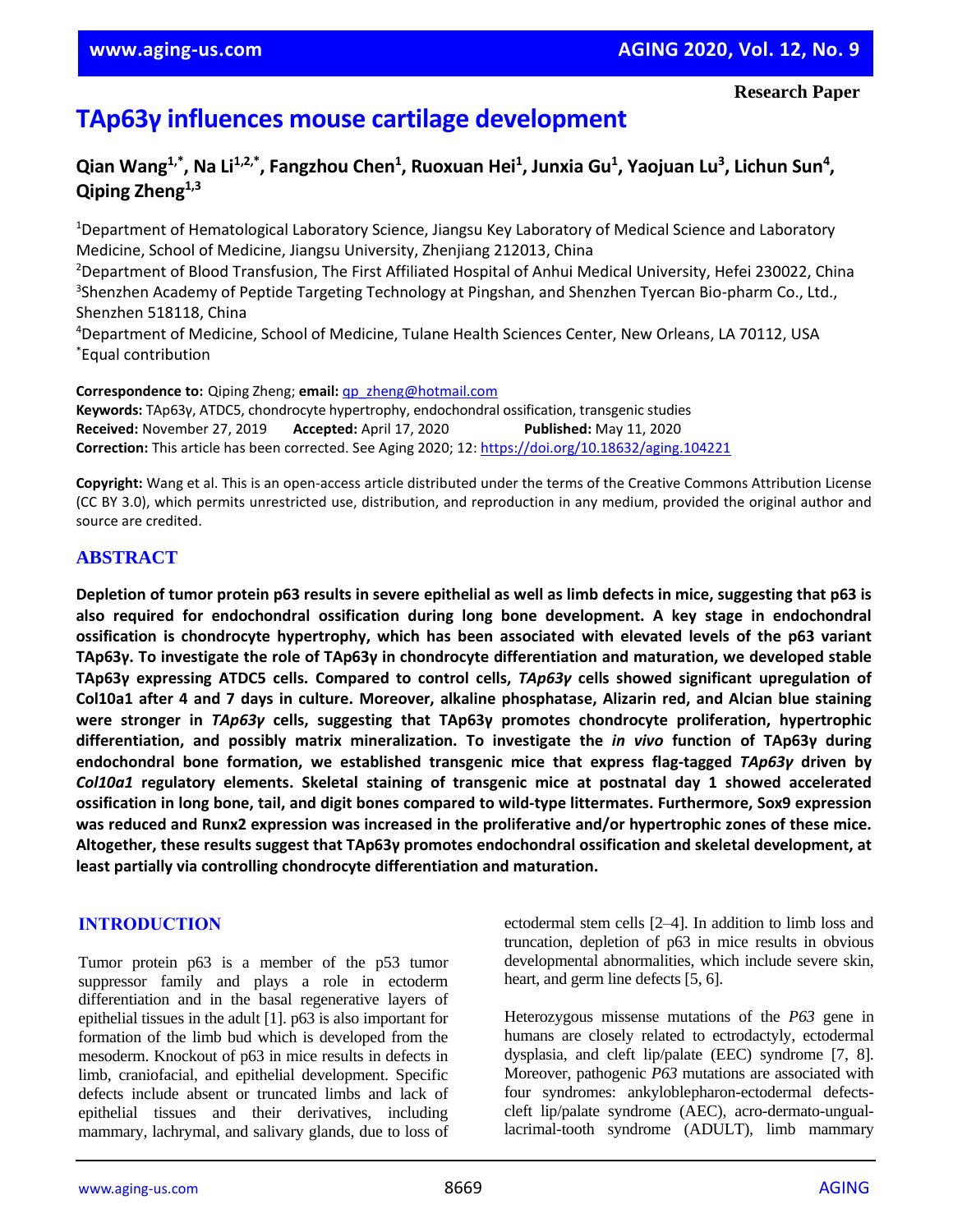syndrome (LMS), and Rapp-Hodgkin syndrome (RHS) [9]. Novel *P63* mutations in humans have also been associated with split-hand/foot malformation (SHFM) and hypodontia [10–12]. In adulthood, cartilage degeneration is known to cause osteoarthritis (OA), which is the most common joint disorder. Interestingly, age-related OA development is suppressed in p63 conditional knockout mice [13]. Moreover, upregulation of p63 in the cartilage tissues of OA patients inhibits chondrocyte autophagy and contributes to OA progression [14], suggesting a role of p63 during articular cartilage degeneration.

As a member of the p53 tumor suppressor family, altered p63 expression is related to tumor occurrence. *P63* mutations result in cell proliferation and apoptosis inhibition in a variety of tumor cell types, such as giant cell tumors of the bone, chondrosarcoma malignancies, and squamous cell carcinoma [15–17]. Notably, p63 heterozygous mice have a shortened life-span, suggesting that loss of p63 induces cellular senescence and causes features of accelerated aging. p63 deficiency also stimulates cellular senescence, evidenced by enhanced expression of the senescence markers SA-beta-gal, PML, and p16<sup>INK4a</sup> [18]. Interestingly, TAp63 isoforms in response to genotoxic stress have been demonstrated. Both in primary cells and tumor cell lines, TAp63 isoforms can regulate the expression of GLS2 which is important in the cellular antioxidant pathway [19].

There are many p63 variants, including TAp63-α/β/γ and  $\Delta NP63-\alpha/\beta/\gamma$ , which encode various p63 isoforms with intact or truncated N- and/or C-terminal domains. Of these variants, TAp63α and TAp63γ are highly expressed in mouse articular chondrocytes and primary costal chondrocytes [13]. Our previous studies demonstrated that TAp63α plays a modest role in endochondral ossification through genes (such as *Alp*, *Ank*, *Bcl2*, *Sox9*, etc.) relevant to matrix mineralization, chondrocyte maturation, and apoptosis. In contrast, phenotypic analyses of *Col2a1-ΔNp63α/ TAp63α* and *Col10a1-ΔNp63α/ TAp63α* transgenic mice suggest an insignificant role of ΔNp63α during embryonic skeletal development. These results suggest that other p63 isoforms may play more vital roles in skeletal formation [20, 21].

Notably, we have recently detected increase of the γ variant, TAp63γ, during chondrocyte hypertrophy. Chondrocyte hypertrophy is a critical stage of endochondral ossification that has been implicated as a primary driver of long bone growth [22, 23]. We therefore hypothesized that TAp63γ may play an essential role in long bone development targeting chondrocyte hypertrophy. This study investigated both the *in vitro* and *in vivo* effects of TAp63γ on

chondrocyte proliferation, differentiation, and maturation, so as to provide an experimental and theoretical basis for further studies geared toward understanding the mechanism of bone and cartilage development and aging-related degenerative disease.

# **RESULTS**

#### **Col10a1-TAp63γ expression plasmid and establishment of TAp63γ expressing ATDC5 stable cell lines.**

The *TAp63γ* expression plasmid (pCMV-*TAp63γ*) MR227536 was purchased from Origene. *TAp63γ* was cloned into the pCMV-entry between multiple restriction sites: *SgfI* and *MluI*. *Col10a1-TAp63γ* was generated by replacing the CMV promoter with the hypertrophic chondrocyte-specific *Col10a1* enhancer/promoter element [15] via *SpeI* and *SalI* double digestion (Figure 1A). Figure 1B shows confirmation of the clones by enzyme digestion.

Stable lines expressing either pCMV-*TAp63γ*, *Col10a1- TAp63γ*, or the pCMV-entry vector control were generated by transient transfection followed by G418 selection. Colonies expressing *TAp63γ* were identified by PCR using *p63* and Taq sequence-specific primers (Figure 1C). The primers used for RT-PCR are listed in Table 1. Western blot was used to confirm TAp63γ expression (Figure 1D). Together, the PCR and western blot results demonstrate successful generation of stable *TAp63γ* (pCMV-*TAp63γ* and *Col10a1-TAp63γ*) ATDC5 cell lines.

#### **TAp63γ upregulates Col10a1 expression in ATDC5 cells**

ATDC5 cells stably integrated with blank, vector, or *TAp63γ* plasmids were subjected to prolonged culture, and RNA was extracted for expression analysis. cDNA was synthesized, and expression of *Col10a1* and *Gapdh* was evaluated. After 4 days in culture, *Col10a1* was significantly elevated in both *Col10a1-TAp63γ* and pCMV-*TAp63γ* stable cell lines compared with the controls (Figure 2A, 2B). Protein levels of Col10a1 were also elevated in the *Col10a1-TAp63γ* and pCMV-*TAp63γ* stable cell lines (Figure 2C). Similar results were observed in cells cultured for 7 days (data not shown).

#### **In vitro effect of TAp63γ on chondrocyte proliferation**

Cells cultured for 0, 4, 7, 14, and 21 days were subjected to Alcian blue staining. Enhanced staining was observed in *TAp63γ* stable cell lines cultured for 7 days or longer compared to control cells (Figure 3), suggesting that TAp63γ promotes chondrocyte proliferation *in vitro*.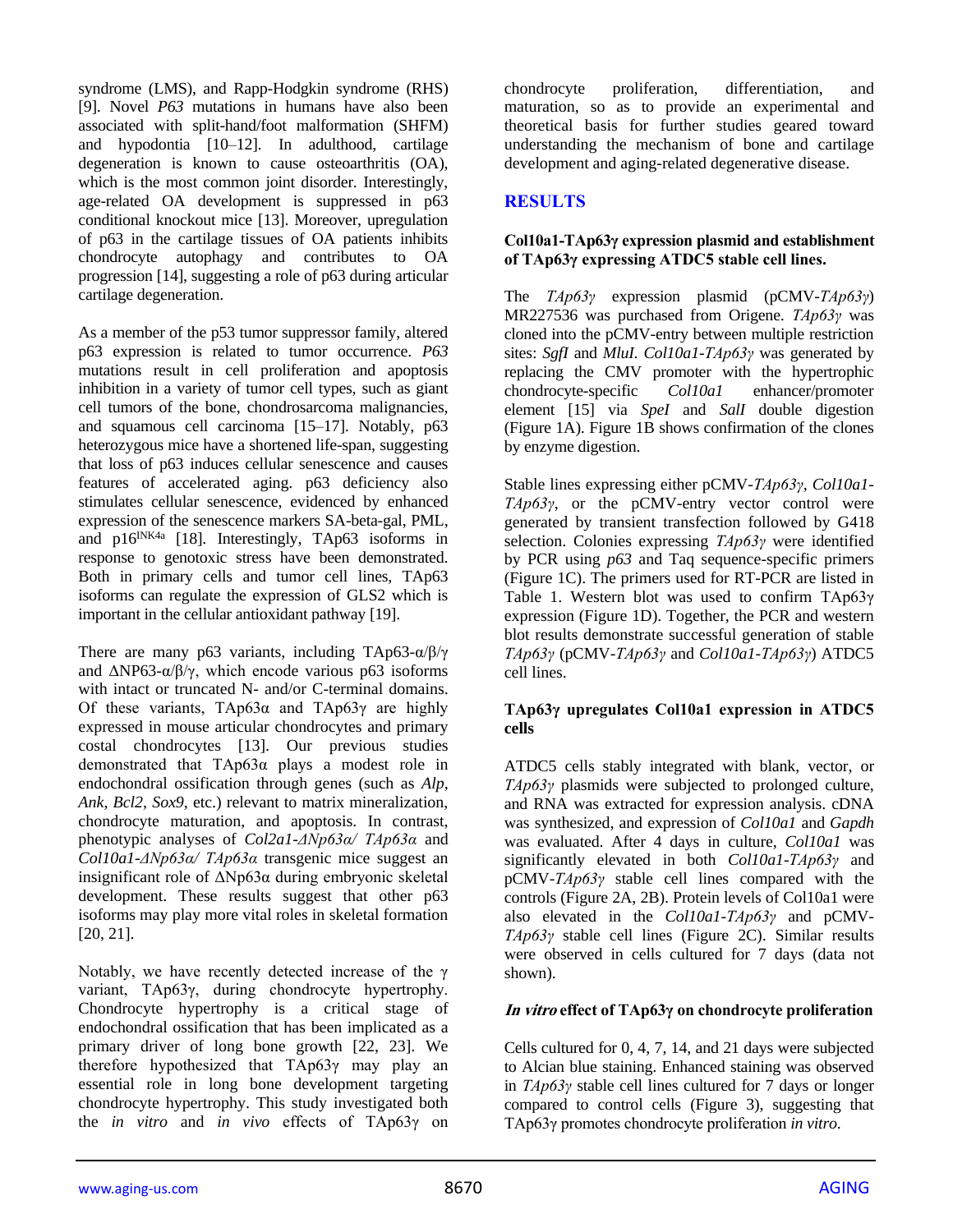#### **TAP63γ potentially promotes hypertrophic differentiation of ATDC5 cells**

Cells cultured for 0, 4, 7, 14, and 21 days were subjected to ALP (alkaline phosphatase) staining. Compared to control cells, no staining difference was initially observed in *TAp63γ* stable cell lines. However, after 7 days in culture, ALP staining intensity in *TAp63γ* stable cell lines was much stronger than the control cells (Figure 4), suggesting that TAp63γ may promote chondrocyte hypertrophic differentiation *in vitro*.

## *In vitro* **effect of TAP63γ on matrix mineralization**

We also performed Alizarin red staining in cells cultured for 0, 4, 7, 14, and 21 days. Enhanced staining was demonstrated in both *Col10a1-TAp63γ* and pCMV-*TAp63γ* stable cell lines compared with the control cells (Figure 5), suggesting that  $TAp63\gamma$  may promote matrix mineralization.

#### **Accelerated ossification in Col10a1-TAp63γ transgenic mice**

The *Col10a1* distal promoter and the shorter *Col10a1* basal promoter (from  $-220$  to  $+45$  bp) elements were used to generate a p63γ expressing transgenic construct. Generation of transgenic mice was conducted at Lannuo Biotechnologies Wuxi, Inc (Figure 6A). PCR genotyping was performed for the *Col10a1-TAp63γ* transgenic mice using DNA prepared from skin. Lanes 2, 5, and 7 were *Col10a1-TAp63γ* transgenic mice, and lanes 1, 3, 4, and 6 were wild-type littermates (WT mice) (Figure 6B). Mice at postnatal day 1 (P1) were analyzed for ossification of the fore- and hind-limb digits. Ossification was apparent in some digits of transgenic mice but not in WT littermates. Moreover, tail ossification was evident up to the  $11<sup>th</sup>$  caudal vertebra in transgenic mice; whereas, significantly delayed ossification could only be observed up to the 8<sup>th</sup> caudal vertebra in WT littermates in two of the transgenic mouse lines ( $p<0.05$ , Figure 6C, 6D).

#### **Histological analysis and immunofluorescent staining of Col10a1-TAp63γ transgenic mice**

Mouse limbs were collected at P1 stage and subjected to hematoxylin and eosin (H&E) or immunofluorescent staining. H&E staining demonstrated that the proliferative and hypertrophic zones of the limb cartilage were significantly increased in the transgenic mice compared to the WT littermates (Figure 7A). Sagittal



**Figure 1.** *Col10a1-TAp63γ* **expression plasmid and establishment of stable** *TAp63γ* **expressing ATDC5 cell lines.** (**A**) pCMV-*TAp63γ* and its derivative *pCol10a1-TAp63γ* expression plasmids are shown. Enzyme restriction sites for cloning are also shown. (**B**) Enzyme digestion confirmed the integration of *TAp63γ* in designated stable cell lines. (**C**) PCR using *p63* and Taq sequence-specific primers confirmed the integration of *TAp63γ* into the stable cell lines: pCMV-*TAp63γ* and *Col10a1-TAp63γ*. (**D**) Western blot results further confirmed expression of TAp63γ in designated stable lines.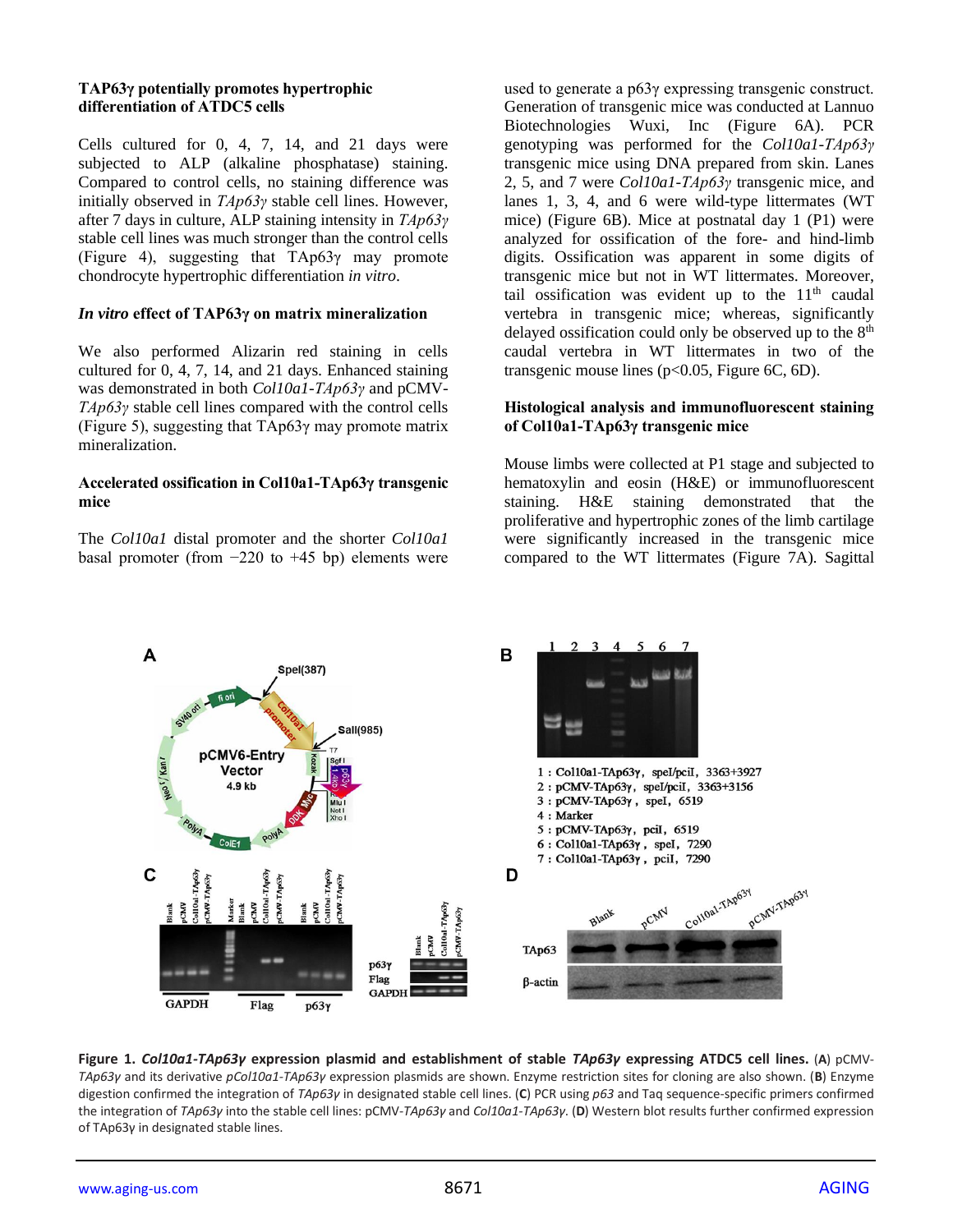|  |  |  | Table 1. Primers designed for PCR. |  |  |
|--|--|--|------------------------------------|--|--|
|--|--|--|------------------------------------|--|--|

| <b>Name</b>  | RefseqID  | Sense primer $(5^{\degree}\text{-}3^{\degree})$                | Antisense primer $(5^2-3^2)$  | <b>Amplicon (bp)</b> |
|--------------|-----------|----------------------------------------------------------------|-------------------------------|----------------------|
| Gapdh        | NM 008084 | ACCCAGAAGACTGTGGATGG                                           | CACATTGGGGGTAGGAACAC          | 171                  |
| Col10a1      | NM 009925 | GCAGCATTACGACCCAAGATC                                          | TCTGTGAGCTCCATGATTGC          | 201                  |
| p63y         |           | NM 001127259 GTATCGGACAGCGCAAAGAACG CTGGTAGGTACAGCAGCTCATC 123 |                               |                      |
| $p63γ$ -flag |           | ACCAGTGAGGTCGTGAGA                                             | <b>TCATTTGCTGCCAGATCCTCTT</b> | -311                 |

sections of the distal humerus from both WT and transgenic mouse limbs at P1 were subjected to immunofluorescent analysis using an anti-Sox9 antibody. Reduced green fluorescence, indicating down-regulation of Sox9 expression, was observed in the proliferative and hypertrophic zones of transgenic mice compared to WT controls (Figure 7B). Meanwhile, increased green fluorescence, indicating up-regulation of Runx2 expression, was observed in the hypertrophic zone of transgenic mice compared to their littermate controls (Figure 7C).

# **DISCUSSION**

In addition to its epithelial effects, p63 is closely related to the occurrence and development of osteosarcoma, bone, cartilage, and osteoarthritis [4, 14–16, 20]. Although p63 has been implicated a role in bone development for nearly two decades, little effort has been given to increasing our understanding of the detailed mechanism of p63 action. There are six p63 isoforms that have been extensively studied and are known to play distinct roles during development and cancer formation



**Figure 2. TAp63γ upregulates Col10a1 expression in ATDC5 cells.** (**A**) ATD5C cells were harvested for RNA isolation on day zero or after 4 days in culture. *Col10a1* showed significant elevation in *Col10a1-TAp63γ* stable cell lines compared with the controls after 4 days in culture. (**B**) ATD5C cells were harvested for RNA isolation on day zero or after 4 days in culture. *Col10a1* showed significant elevation in pCMV-*TAp63γ* stable cell lines compared with the controls after 4 days in culture. (**C**) The protein levels of Col10a1 in *TAp63γ* stable cell lines also showed upregulation of Col10a1 compared to blank and pCMV controls by western blot analysis.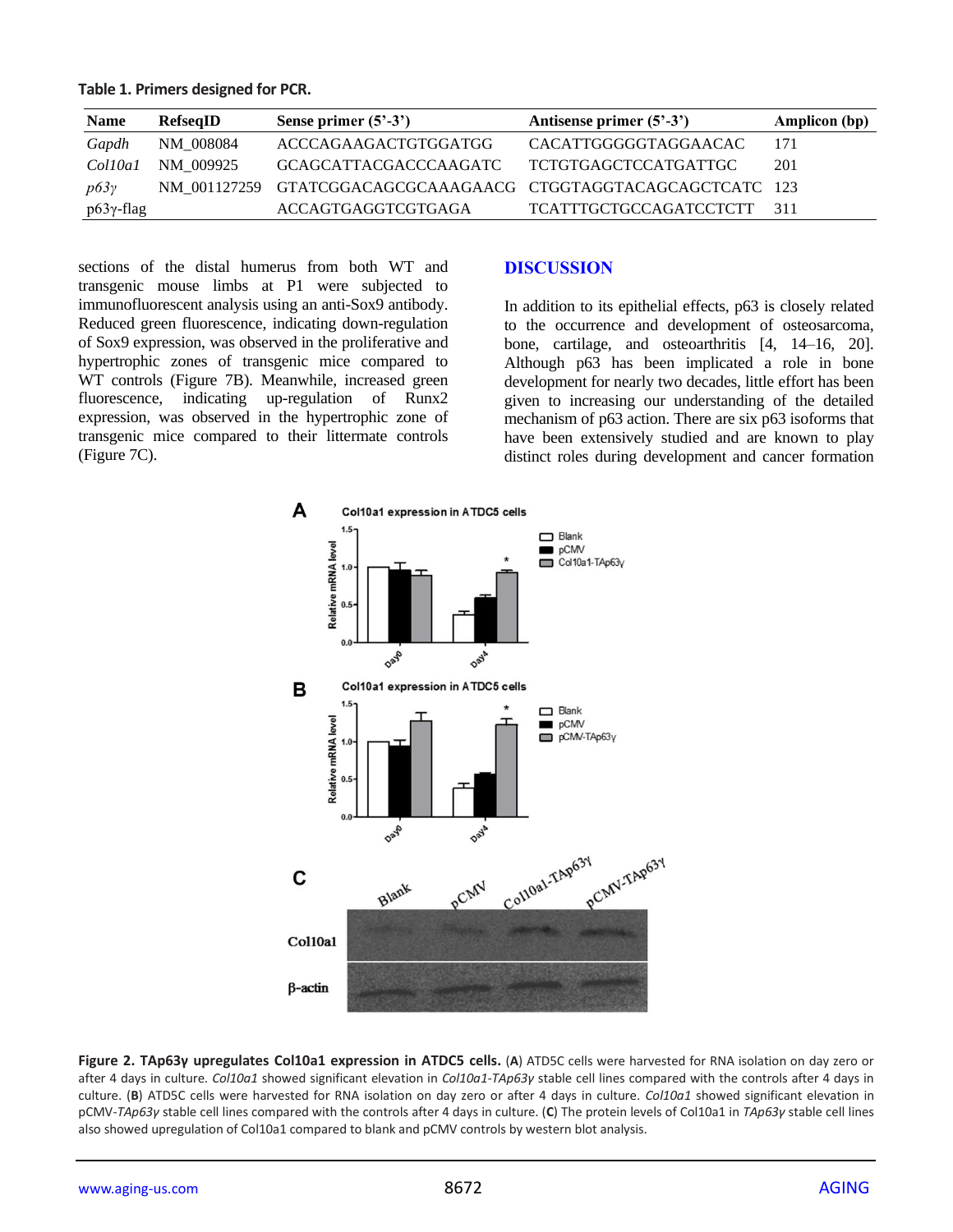

**Figure 3.** *In vitro* **effect of TAp63γ on chondrocyte proliferation.** (**A**) ATD5C cells were cultured for 0, 4, 7, 14, or 21 days and stained with Alcian blue. After 7 days in culture, the staining intensity of *TAp63γ* stable cell lines was much stronger than the blank and vector controls. Scale bar, 25 μm. (**B**) Sum object area of the staining by densitometry analysis (n=3, \* p<0.05, \*\* p<0.01).



**Figure 4. TAp63γ promotes hypertrophic differentiation of ATDC5 cells.** (**A**) ATD5C cells were cultured for 0, 4, 7, 14, or 21 days and stained for ALP (alkaline phosphatase). After 7 days in culture, the staining intensity of *TAp63γ* stable cell lines was much stronger than the blank and vector controls. Scale bar, 50 μm. (**B**) Sum object area of the staining by densitometry analysis (n=3, \* p<0.05, \*\* p<0.01).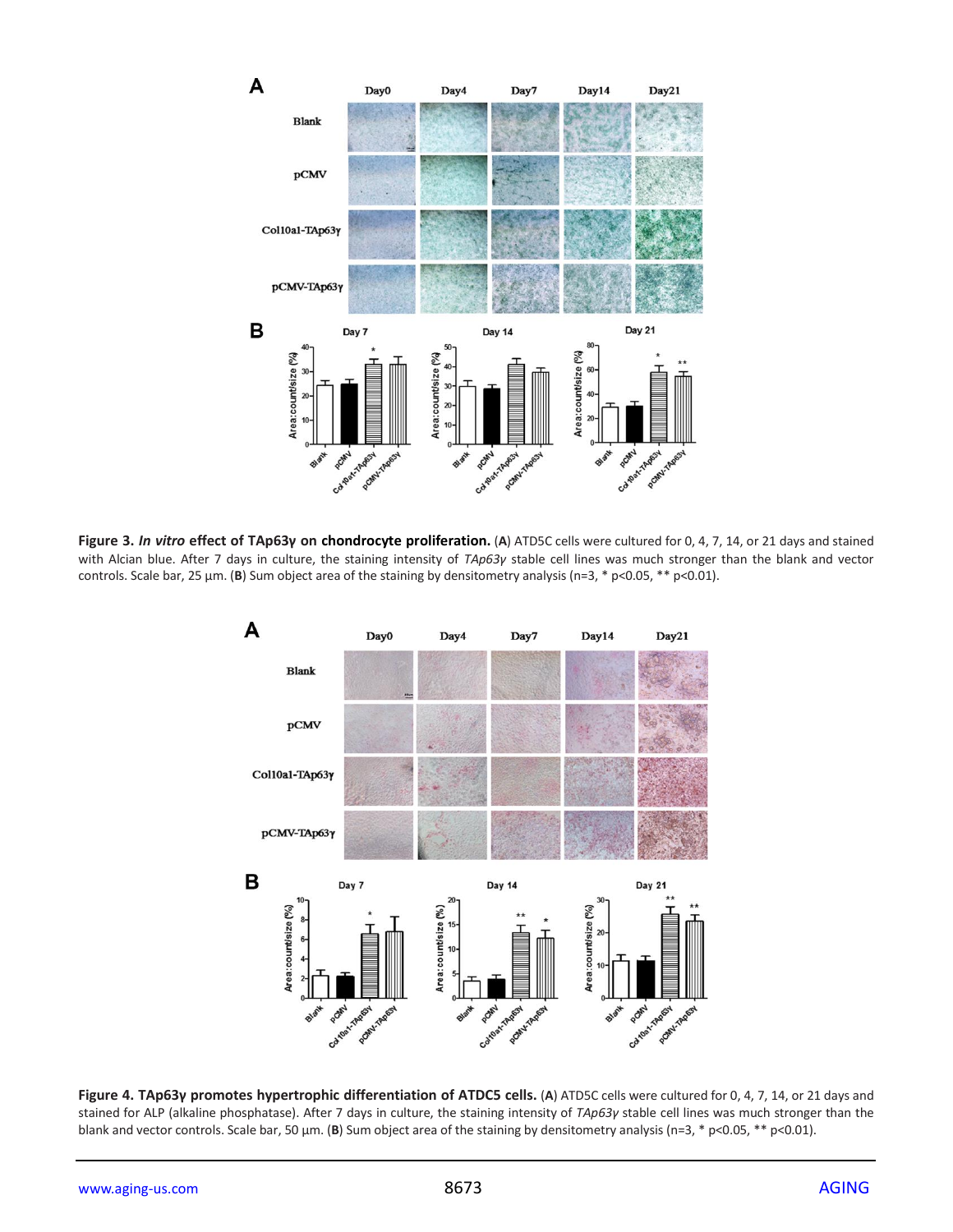

**Figure 5.** *In vitro* **effect of TAp63γ on matrix mineralization.** (**A**) ATD5C cells were cultured for 0, 4, 7, 14, or 21 days and stained with Alizarin red. After 4 and 7 days in culture, enhanced Alizarin red staining was observed in both *Col10a1-TAp63γ* and pCMV-*TAp63γ* stable cell lines compared with the blank and vector controls. Scale bar, 25 μm. (B) Sum object area of the staining by densitometry analysis (n=3, \* p<0.05, \*\* p<0.01).



**Figure 6. Accelerated ossification in** *Col10a1-TAp63γ* **transgenic mice.** (**A**) *Col10a1* distal promoter and a shorter *Col10a1* basal promoter (ShXBP) (from −220 to +45 bp) were used to generate a p63-expressing transgenic construct. (**B**) PCR genotyping was performed for the *Col10a1-TAp63γ* transgenic mice using DNA prepared from skin. (**C**) For mice at postnatal day 1 (P1), ossification signals of the fore- and hind-limb digits were evaluated. Tail ossification signals were observed up to the 11<sup>th</sup> caudal vertebra in transgenic mice and up to the 8<sup>th</sup> caudal vertebra in WT mice. (**D**) The statistical analyses of the ossified caudal vertebrae from four *Col10a1-TAp63γ* transgenic mouse lines at P1 are presented. Line 2: n = 9; Line 5: n = 9; Line 7: n = 10.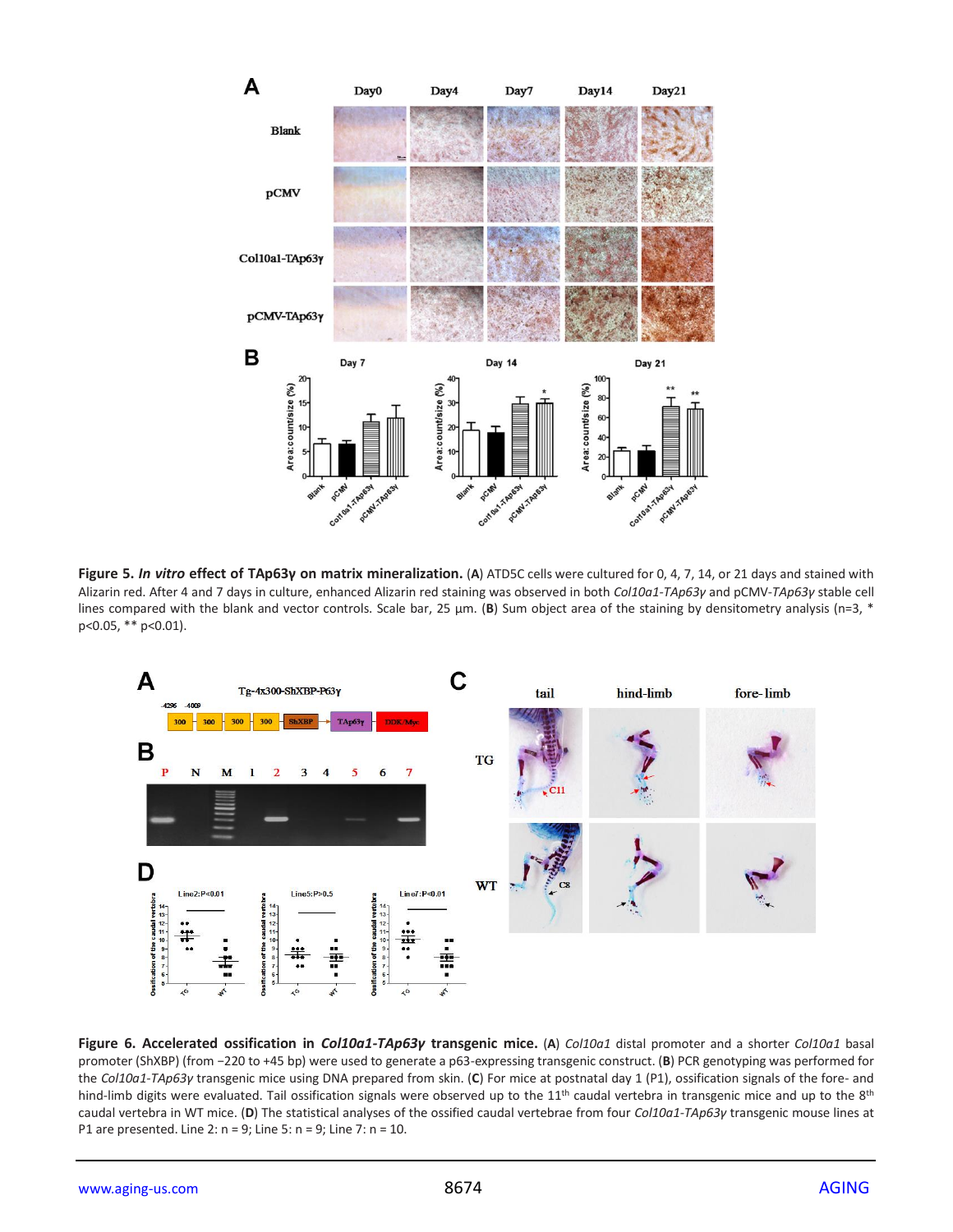[24, 25]. Generally, the transactivation (TA) domain isoforms (TAp63) act as transcription factors; whereas, the  $\Delta$ Np63 isoforms act as dominant-negative inhibitors of TA isoforms. To date, how p63 and its variants function during specific stages of skeletal development remains unknown. We have previously shown moderate skeletal phenotypes in mice overexpressing TAp63α and ΔNp63α in chondrocytes and hypertrophic chondrocytes, respectively. These studies support an insignificant role of TAp63α and ΔNp63α in mouse limb development, and suggest the potential importance of other p63 isoforms in skeleton formation [20, 21]. Additional studies strongly indicate an association of TAp63γ with chondrogenesis, as TAp63γ is highly expressed in hypertrophic chondrocytes [13, 22]. However, whether and how TAp63γ plays a role in chondrogenesis during long bone development *in vivo* has not been elucidated.

Here, we used ATDC5 cells, the cell model of endochondral ossification, to perform *in vitro* functional studies involving TAp63γ during chondrogenesis. We have established two stable *TAp63γ* expressing ATDC5 cell lines, pCMV-*TAp63γ* and *Col10a1-TAp63γ*, which are ubiquitously expressed or specifically expressed in hypertrophic chondrocytes. In the early hypertrophic

chondrocyte stage, chondrocytes express Col10a1 [26, 27]. We detected significantly upregulated Col10a1 mRNA and protein in both *TAp63γ* stable cell lines compared with the blank and vector controls after 4 and 7 days in culture (Figure 2 and data not shown). Correspondingly, we observed stronger Alcian blue, ALP, and Alizarin red staining in stable cell lines (Figures 3–5), suggesting TAp63γ has a positive effect on Col10a1 expression, chondrocyte proliferation, and hypertrophic differentiation, which are critical components of endochondral ossification.

Both intramembranous ossification and endochondral ossification play a role in vertebrate osteogenesis, and the latter plays a major role in trunk and limb development. In mice at P1, ossification signals in the fore- and hind-limb digits were clearly observed in transgenic mice but were not present or less signals in WT littermates. Moreover, tail ossification signals were evident in caudal vertebra of transgenic mice compared to the controls in two of the transgenic mouse lines (Figure 6). These results indicate that calcified cartilage and ossification zones were enhanced in transgenic mouse limbs. The corresponding increase in the proliferative and hypertrophic zones of the limb cartilage



**Figure 7. Histological and immunofluorescent analysis of** *Col10a1-TAp63γ* **transgenic mice.** (**A**) The proliferative and hypertrophic zones of the limb cartilage in *Col10a1-TAp63γ* transgenic and WT mice were evaluated by hematoxylin and eosin (H&E) staining. Scale bar, 100 μm. (**B**) Sagittal sections of the distal humerus from both WT and transgenic mouse limbs at postnatal day 1 were subjected to immunofluorescent analysis using an anti-Sox9 antibody. Scale bar, 50 μm. (**C**) Sagittal sections of the distal humerus from both WT and transgenic mouse limbs at postnatal day 1 were subjected to immunofluorescent analysis using an anti-Runx2 antibody (label as Sox9 and some description of the findings). Scale bar, 50 μm.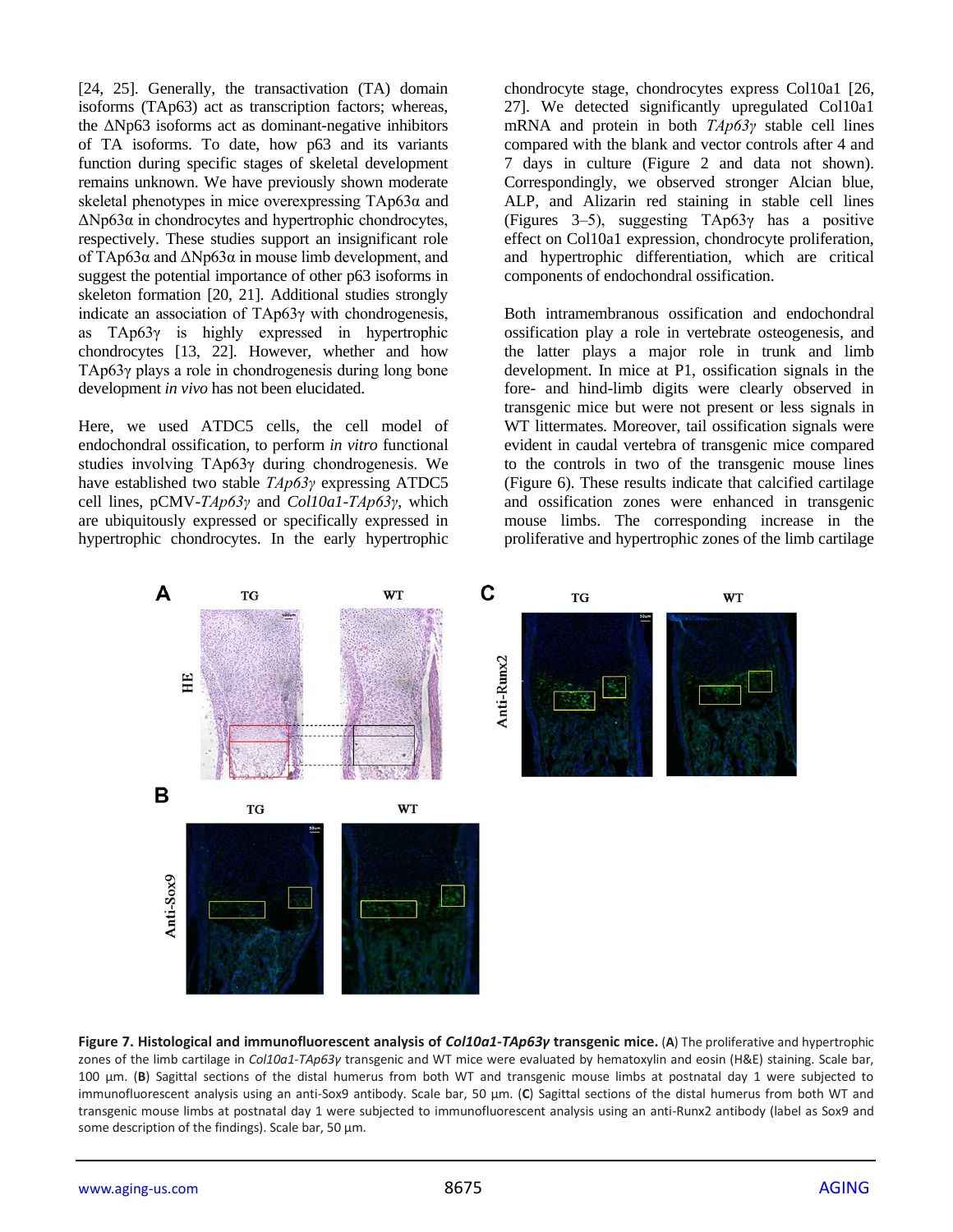in transgenic mice strongly suggests that TAp63γ promotes chondrocyte hypertrophic differentiation *in vivo* (Figure 7A).

Sox9 plays a critical role in cartilage growth plate development by securing chondrocyte lineage commitment, promoting cell survival, and transcriptionally activating the genes for many cartilage-specific structural components and regulatory factors. Sox9 is essential for permitting chondrocyte proliferation and hypertrophy as well as for inhibiting chondrocyte prehypertrophy and ultimate death or osteoblastic transformation [28, 29]. Loss of Sox9 transforms immature chondrocytes into hypertrophic cells [30]. Thus, the decreased Sox9 expression observed in the hypertrophic zone chondrocytes of the long bones in transgenic mice (Figure 7B) may contribute to accelerated chondrocyte differentiation and ossification as well as to promotion of hypertrophy and maturation of chondrocytes. The molecular mechanism of Sox9 regulating chondrogenesis and differentiation has also been reported to be related to the promotion of Runx2 degradation [31]. Moreover, we have detected increased Runx2 expression in the hypertrophic zone in transgenic mice (Figure 7C). Together, the accelerated ossification in our Col10a1–TAp63γ mice could be partially attributed to Runx2 upregulation and Sox9 downregulation which will release the inhibition of Runx2 function to promote chondrocyte maturation and bone formation.

Long bone development is tightly controlled by the activity of the cartilage growth plate. Chondrocyte maturation progresses through the stages of growth plate physiology and eventually reaches chondrocyte hypertrophy, and thus, an essential contributor to longitudinal bone growth. In addition, ectopic hypertrophy of articular chondrocytes has previously been implicated a role in the pathogenesis of osteoarthritis [32]. Our results suggest that TAp63γ plays a positive role in endochondral ossification, possibly through regulation of genes (such as *Alp*, *Sox9*, etc.) relevant to chondrocyte proliferation, maturation, or matrix mineralization. Additional investigation of the role of p63 isoforms during skeletal developmental will increase our understanding of the mechanisms of bone development and the dysfunction that occurs in agingrelated joint disease, including osteoarthritis.

# **MATERIALS AND METHODS**

# **Cell lines and cell culture**

The ATDC5 cell line was a gift from the department of orthopedic surgery at New York University Medical Center. The ATDC5 cell line is an established *in vitro*

model of endochondral ossification that exhibits chondrogenic proliferation, hypertrophic differentiation, and matrix mineralization upon prolonged incubation [4]. ATDC5 cells were cultured in mixed medium containing DMEM/F12  $(1:1)$  with 5% FBS at 37 $\degree$ C and 5% CO<sup>2</sup> [7, 20].

#### **Transfection and establishment of stable TAp63γ expressing ATDC5 cell lines**

To establish *TAp63γ* expressing stable cell lines, ATDC5 cells were grown at 37°C to 70–80% confluence and were then transfected with a *TAp63γ* expression plasmid or pCMV6-entry as a control. Cells were then cultured with neomycin G418 (600 µg/ml, 158782, MP Biomedicals, Shanghai, China). After 2 weeks, the surviving colonies were picked, and integration of the *TAp63γ* expression plasmid was confirmed. Integrated cells were then used for subsequent experiments.

#### **Total RNA isolation, RT-PCR, and quantitative realtime-PCR**

Total RNA was extracted from proliferative and hypertrophic ATDC5 cells using TRIzol reagent (10296010, Invitrogen, Shanghai, China). Subsequently, cDNA was reverse transcribed from 1 μg of total RNA using Superscript II (Invitrogen) with a total volume of 20 µl, according to the manufacturer's protocols. Two microliters of diluted (1:10) cDNA sample was used as template for each quantitative real-time PCR (qPCR) reaction to examine expression of following genes: *TAp63γ*, *TAp63γ-Flag*, *Col10a1*, and *Gapdh*. The specific primers for these genes are listed in Table 1. A real-time PCR detection system from Bio-Rad was used to perform qPCR using SYBR Premix Ex Taq II (Bio-Rad, Shanghai, China). One representative data from three independent sets of experiments was selected and analyzed using the comparative  $2-\Delta\Delta$ Ct method [20].

# **Western blot**

Cells were harvested, homogenized, and lysed in RIPA buffer containing proteinase inhibitors. After centrifugation, protein extracts were quantified by NanoDrop ultraviolet-visible spectrophotometer, and equal amounts of protein (100 μg) were run on SDS-PAGE gels (10%) and transferred onto PVDF membranes. After blocking in 5% nonfat milk in TBS/T for 1 hour, membranes were incubated with primary antibodies, anti-TAp63 (1:500, Biotechnology, Shanghai, China) and anti-Col10a1 (1:150, ab58632, Abcam, UK), at 4°C overnight. The membranes were then incubated with horseradish peroxidase-conjugated secondary antibody (goat anti-rabbit IgG antibody,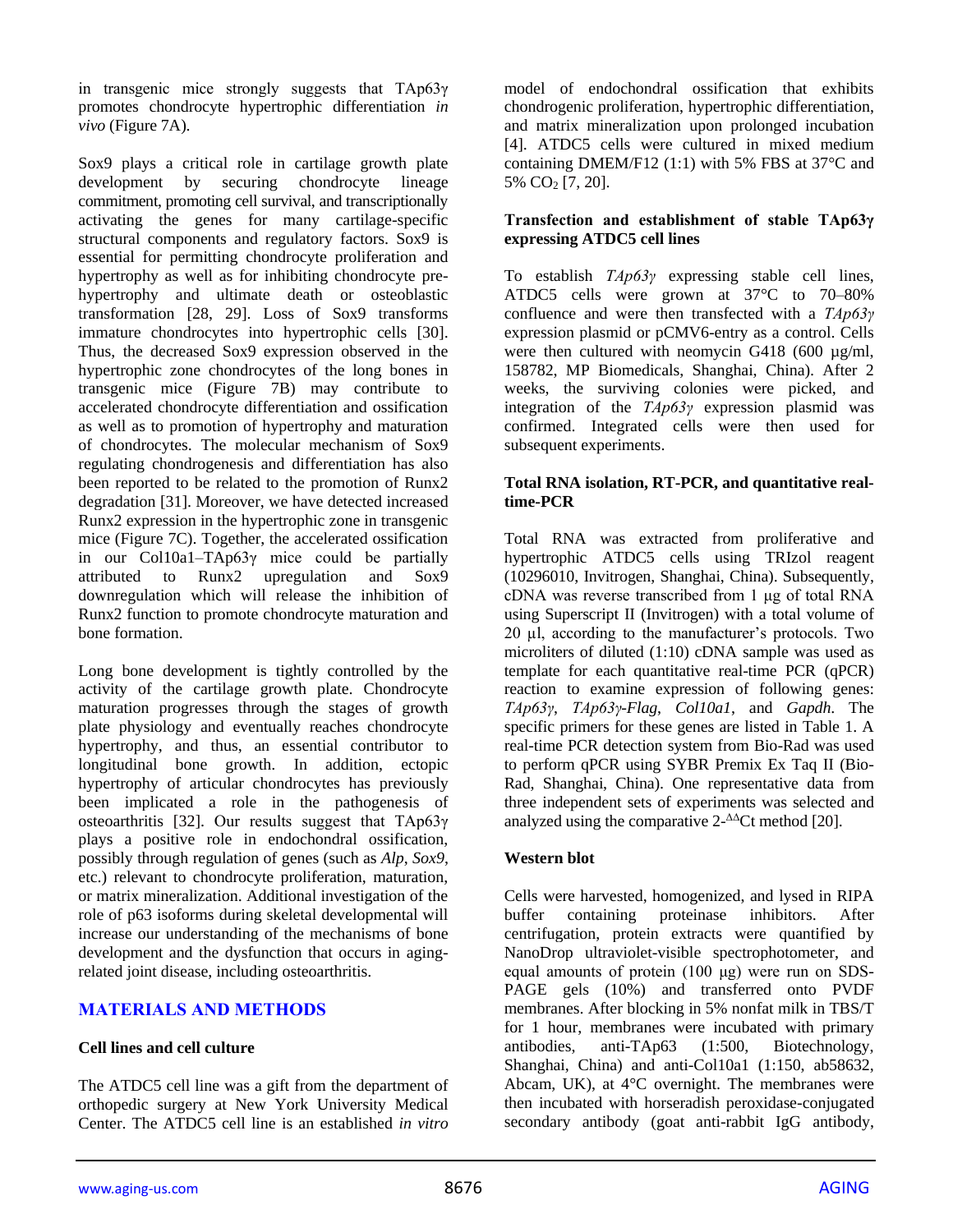1:1000, D110058, Biotechnology, Shanghai, China) for 1 hour and subjected to detection using an enhanced chemiluminescence system (Minichemi, China). Anti-βactin was used in parallel as the loading control, and experiments were repeated three times.

## **Alcian blue, ALP, and Alizarin red staining**

ATDC5 cells for Alcian blue staining were fixed with methanol for 2 minutes at -20 °C. After fixation, cells were stained overnight with 0.1% Alcian blue (A0298- 1g, Biotechnology, Shanghai, China) in 0.1 N HCL, followed by wash with distilled water. ATDC5 cells were stained for alkaline phosphatase (ALP) according to the instructions provided by the manufacturer (D001- 2, Jiancheng, Biotechnology Company Ltd., Nanjing, China). Briefly, cells were washed twice with PBS and fixed with 4% paraformaldehyde for 1 minute, followed by incubation with freshly prepared alkaline phosphatase substrate for 10 minutes at 37°C in a humidified dark box. Cells were washed with PBS and counter-stained with hematoxylin and eosin before microscopic analysis. For Alizarin red staining, cells were washed twice with PBS and fixed with 95% ethanol for 10 minutes prior to staining with 1% Alizarin red (A5333, Sigma, PH 6.4) for 10 minutes at room temperature [33]. Image observation and analysis were collected under Nikon Eclipse 80i microscope (Nikon Instruments Inc., NY, USA). The staining difference was quantified by densitometry analysis of 20 slides using Image-Pro Plus 6 software (Media Cybernetics Inc. USA).

#### **Generation of Col10a1-TAp63γ transgenic mice**

The transgenic construct contained a DDK/Myc flag-tagged *TAp63γ* pCMV plasmid driven by the hypertrophic chondrocyte-specific *Col10a1* regulatory elements that we previously described [21]. The detailed cloning strategy is available upon request. Generation of transgenic mice was conducted at Lannuo Biotechnologies Wuxi, Inc (Wuxi, China). The purified DNA construct was injected into pronuclei of mouse zygotes. The injected zygotes were then transferred into recipient foster mice, and offspring were screened. Transgenic mouse lines were generated as needed [34].

#### **Genotyping and skeletal phenotypic analysis**

PCR genotyping was performed for the *Col10a1-TAp63γ* transgenic mice using DNA prepared from skin. The *p63γ-flag* primer pair (sense, 5′-ACC AGT GAG GTC GTG AGA -3′; antisense, 5′-TCA TTT GCC AGA TCC TCT T-3′) was used for genotyping of *Col10a1-TAp63γ* mice. After genotyping, transgenic and wild-type (WT)

littermates at postnatal day 1 (P1) were subjected to skeletal phenotypic analysis. Mouse skeletons were prepared and stained with Alcian blue (8GX, Sigma, St. Louis, MO, USA) and Alizarin red (Sigma, St. Louis, MO, USA) according to published protocols and as previously described [21, 33]. The signal intensity of Alizarin red staining indicates ossification status and was used to evaluate mouse limb, digit, and tail bone ossification (ossified caudal vertebrae numbers).

#### **Hematoxylin and eosin (H&E) staining**

Mouse limbs at P1 were collected, fixed in 10% formalin, and stored in 70% ethanol. Mouse limbs were then subjected to dehydration, paraffin embedding, and sectioning without decalcification. H&E staining was performed using a standard protocol. At least 30 longitudinal (sagittal) sections (5 μm thick) of the limb growth plate from both transgenic and WT littermates were collected and analyzed on a Nikon Eclipse 80i microscope (Nikon Instruments Inc., Melville, NY, USA).

#### **Immunofluorescent staining**

Mouse limb sections at P1 were fixed in 10% formalin, stored in 70% ethanol, and subjected to dehydration, paraffin embedding, and sectioning without decalcification for immunofluorescent analysis. A concentration of 1:100 was used for primary anti-Sox9 (sc-166505, Santa Cruz, CA, USA) and Runx2 (sc-390351, Santa Cruz). Non-immune mouse IgG was used as a negative control. Goat Anti-Mouse IgG H&L (Alexa Fluor® 488) preabsorbed (1:500, ab150117, Abcam) was used as a secondary antibody, and nuclei were stained with 49, 6-diamidino-2-phenylindole (DAPI) for detection. Image observation and analysis were collected under Nikon Eclipse 80i microscope (Nikon Instruments Inc., Melville, NY, USA).

#### **Statistical analysis**

Gene expression was analyzed using GraphPad Prism 5 (GraphPad Software, USA) and student's *t*-tests. Relative mRNA levels of marker genes were compared using *Gapdh* as an internal control and were quantified using the comparative  $2-\Delta C$ t method. P < 0.05 was considered statistically significant.

# **ACKNOWLEDGMENTS**

This manuscript has been proofread and edited by a professional English editing company, BioScience Writers (BSW), located in Houston, Texas. A certificate of editing from BSW can be provided upon request.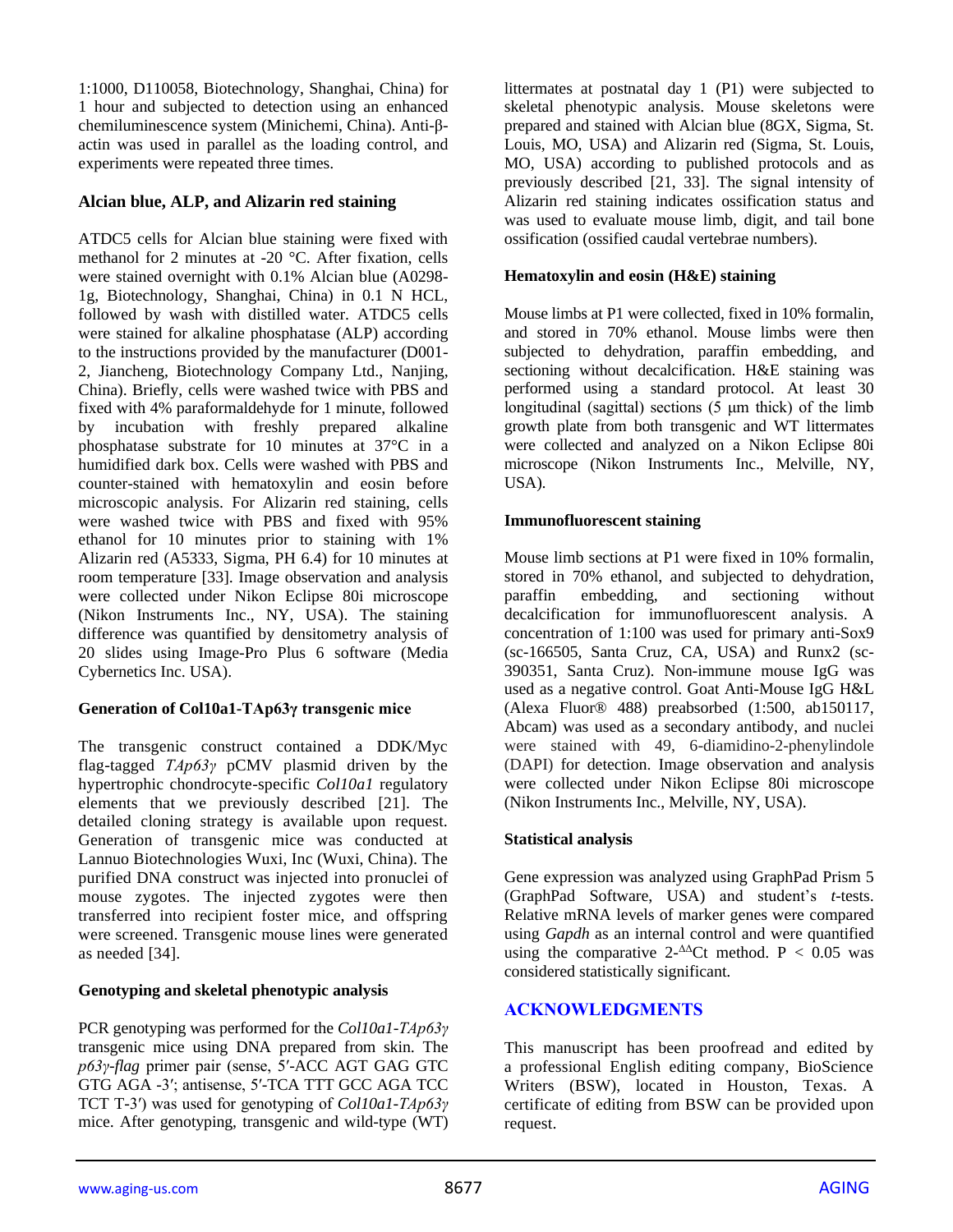## **CONFLICTS OF INTEREST**

The authors of this manuscript have no conflicts of interest to declare.

#### **FUNDING**

This study was supported by the innovation program of Jiangsu province (Q.Z.), the NSFC grants (Nos. 81702111, 31440058, and 81672229, Q.W., Y.L., and Q.Z), and the Shenzhen Science and Technology Program (Grant No.KQTD20170810154011370, (L. S., Q.Z.).

## **REFERENCES**

1. De Felice B, Ciarmiello LF, Mondola P, Damiano S, Seru R, Argenziano C, Nacca M, Santoriello M, Garbi C. Differential p63 and p53 expression in human keloid fibroblasts and hypertrophic scar fibroblasts. DNA Cell Biol. 2007; 26:541–47. <https://doi.org/10.1089/dna.2007.0591>

PMID[:17688405](https://www.ncbi.nlm.nih.gov/pubmed/17688405)

- 2. Brunner HG, Hamel BC, Bokhoven Hv H. P63 gene mutations and human developmental syndromes. Am J Med Genet. 2002; 112:284–90. <https://doi.org/10.1002/ajmg.10778> PMID[:12357472](https://www.ncbi.nlm.nih.gov/pubmed/12357472)
- 3. Mills AA, Zheng B, Wang XJ, Vogel H, Roop DR, Bradley A. p63 is a p53 homologue required for limb and epidermal morphogenesis. Nature. 1999; 398:708–13. <https://doi.org/10.1038/19531> PMID[:10227293](https://www.ncbi.nlm.nih.gov/pubmed/10227293)
- 4. Yang A, Schweitzer R, Sun D, Kaghad M, Walker N, Bronson RT, Tabin C, Sharpe A, Caput D, Crum C, McKeon F. p63 is essential for regenerative proliferation in limb, craniofacial and epithelial development. Nature. 1999; 398:714–18. <https://doi.org/10.1038/19539> PMID[:10227294](https://www.ncbi.nlm.nih.gov/pubmed/10227294)
- 5. Gonfloni S, Caputo V, Iannizzotto V. P63 in health and cancer. Int J Dev Biol. 2015; 59:87–93. <https://doi.org/10.1387/ijdb.150045sg> PMID[:26374530](https://www.ncbi.nlm.nih.gov/pubmed/26374530)
- 6. Trink B, Osada M, Ratovitski E, Sidransky D. p63 transcriptional regulation of epithelial integrity and cancer. Cell Cycle. 2007; 6:240–45. <https://doi.org/10.4161/cc.6.3.3803> PMID[:17297296](https://www.ncbi.nlm.nih.gov/pubmed/17297296)
- 7. van Bokhoven H, Hamel BC, Bamshad M, Sangiorgi E, Gurrieri F, Duijf PH, Vanmolkot KR, van Beusekom E, van Beersum SE, Celli J, Merkx GF, Tenconi R, Fryns JP, et al. p63 Gene mutations in eec syndrome, limb-

mammary syndrome, and isolated split hand-split foot malformation suggest a genotype-phenotype correlation. Am J Hum Genet. 2001; 69:481–92. <https://doi.org/10.1086/323123> PMI[D:11462173](https://www.ncbi.nlm.nih.gov/pubmed/11462173)

8. Monti P, Russo D, Bocciardi R, Foggetti G, Menichini P, Divizia MT, Lerone M, Graziano C, Wischmeijer A, Viadiu H, Ravazzolo R, Inga A, Fronza G. EEC- and ADULT-associated TP63 mutations exhibit functional heterogeneity toward P63 responsive sequences. Hum Mutat. 2013; 34:894–904. <https://doi.org/10.1002/humu.22304>

PMI[D:23463580](https://www.ncbi.nlm.nih.gov/pubmed/23463580)

- 9. Rinne T, Brunner HG, van Bokhoven H. p63-associated disorders. Cell Cycle. 2007; 6:262–68. <https://doi.org/10.4161/cc.6.3.3796> PMI[D:17224651](https://www.ncbi.nlm.nih.gov/pubmed/17224651)
- 10. Ianakiev P, Kilpatrick MW, Toudjarska I, Basel D, Beighton P, Tsipouras P. Split-hand/split-foot malformation is caused by mutations in the p63 gene on 3q27. Am J Hum Genet. 2000; 67:59–66. <https://doi.org/10.1086/302972> PMI[D:10839977](https://www.ncbi.nlm.nih.gov/pubmed/10839977)
- 11. Jin JY, Zeng L, Li K, He JQ, Pang X, Huang H, Xiang R, Tang JY. A novel mutation (c.1010G>T; p.R337L) in TP63 as a cause of split-hand/foot malformation with hypodontia. J Gene Med. 2019; 21:e3122. <https://doi.org/10.1002/jgm.3122> PMI[D:31420900](https://www.ncbi.nlm.nih.gov/pubmed/31420900)
- 12. Luo T, Yu W, Yuan Z, Deng Y, Zhao Y, Yuan W, Xiao J, Wang Y, Luo N, Mo X, Li Y, Liu M, Wu X. A novel mutation of p63 in a Chinese family with inherited syndactyly and adactylism. Mutat Res. 2008; 637:182–89. <https://doi.org/10.1016/j.mrfmmm.2007.08.010>

PMI[D:17915261](https://www.ncbi.nlm.nih.gov/pubmed/17915261)

- 13. Taniguchi Y, Kawata M, Ho Chang S, Mori D, Okada K, Kobayashi H, Sugita S, Hosaka Y, Inui H, Taketomi S, Yano F, Ikeda T, Akiyama H, et al. Regulation of Chondrocyte Survival in Mouse Articular Cartilage by p63. Arthritis Rheumatol. 2017; 69:598–609. <https://doi.org/10.1002/art.39976> PMID[:27792866](https://www.ncbi.nlm.nih.gov/pubmed/27792866)
- 14. Wangyang Y, Zheng X, Liu GW, Li DY, Feng YB, Guo TY, Ma C, Wang T. Upregulation of P63 inhibits chondrocyte autophagy thereby enhancing the malignant progression of osteoarthritis. Pharmazie. 2017; 72:361–64.

<https://doi.org/10.1691/ph.2017.6933> PMI[D:29442026](https://www.ncbi.nlm.nih.gov/pubmed/29442026)

15. Ding R, Cai X, Xu F, Wang H, Zhang B. p63 protects chondrosarcoma malignancies mainly by enhancing the expression of PTEN. Pharmazie. 2017; 72:414–18.